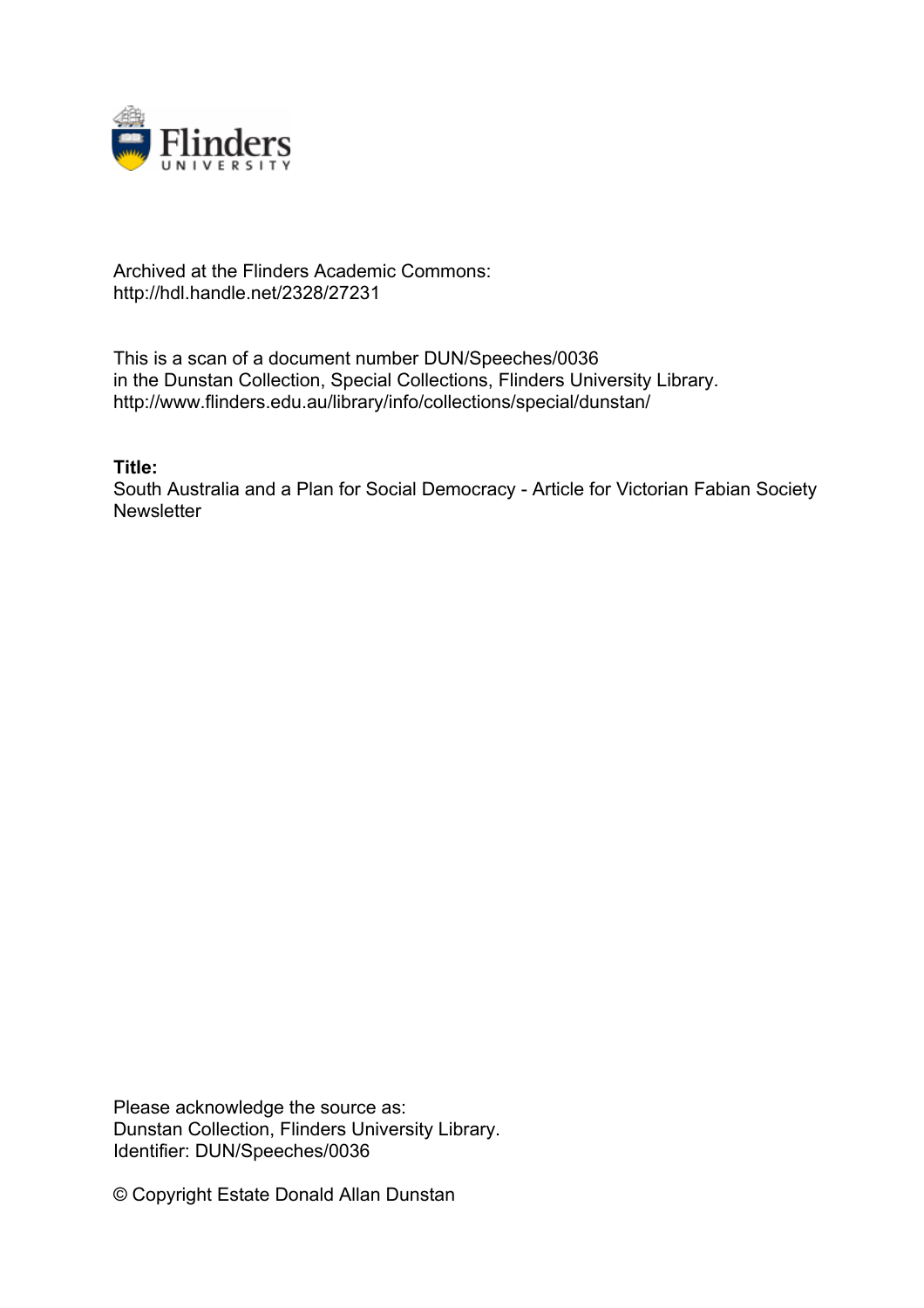$surt 1s \cdot 10.70$ 

- for Unidon a

SOUTH AUSTRALIA AND A PLAN FOR SOCIAL DEMOCRACY

by Don Dunstan, Premier of South Australia. The South Australian Government is the only Social Democratic Government in Australia. As such it is in a sense on trial. We have come into power with an ideology that stresses progressive social reform, the establishment of equality of economic and social opportunity, and a belief in the concepts of freedom underlying democratic forms of representative government. Our programme, or platform, is wide ranging. It touches on all facets of life in South Australia, from the development of the arts, through to criminal law reform, the establishment of high-quality design industries and effective environmental control. But like all moderate and progressive social governments, we suffer politically from what could be considered by some a major political weakness. We can never be as authoritarian or administratively rigid as people on the Right expect Governments to be, nor as politically radical as some on the Left demand.

I often feel that Australians in particular are afraid of freedom and the kinds of broad social responsibility it demands. Hence our absurd censorship laws and regulations, our antique criminal law provisions, and the sepulchreal hush which descends whenever the words 'law and order' are uttered, regardless of what law  $\ll$ 

**2/** 

 $\mathcal{V}_\mathrm{c}$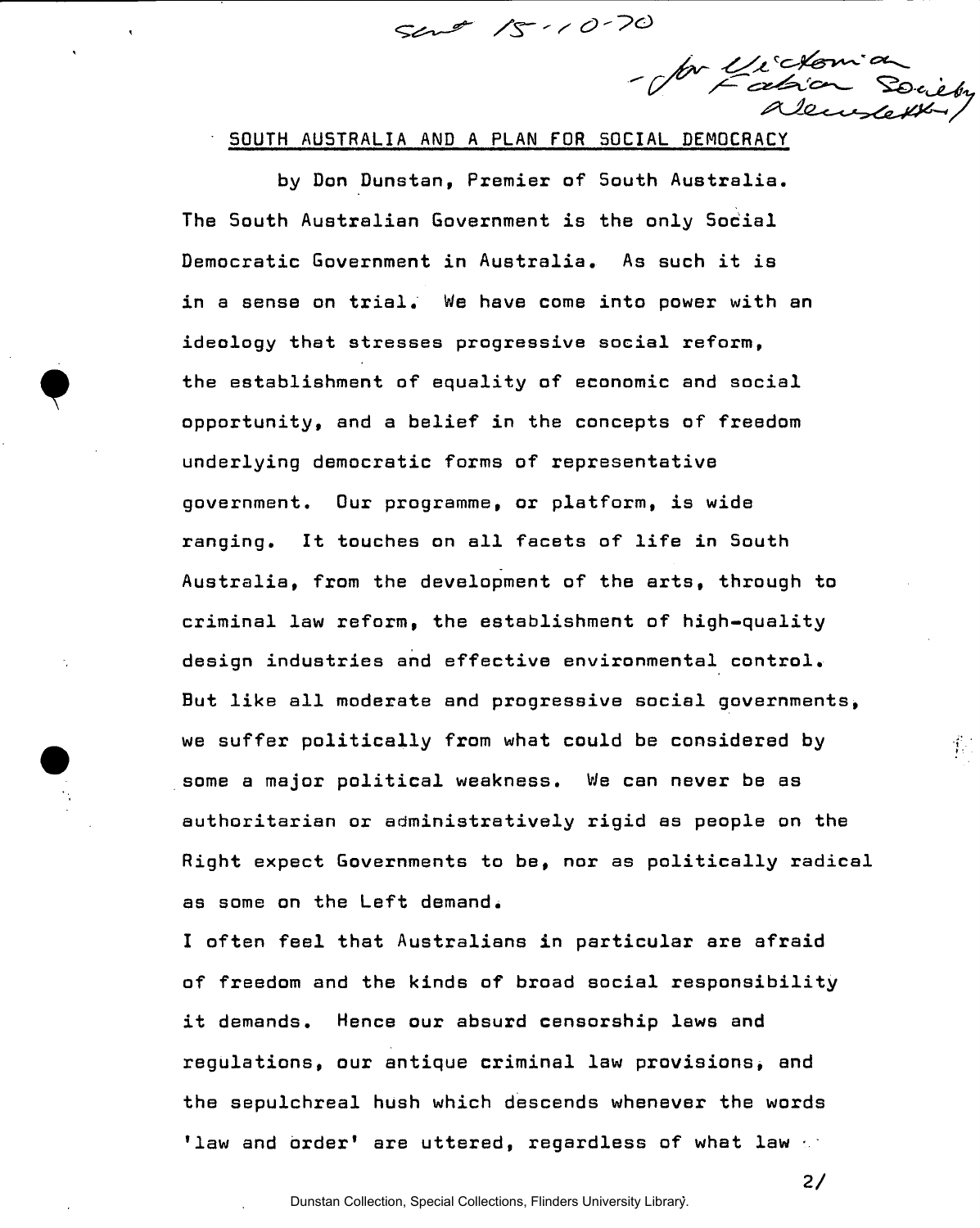or which order. The law and order a Social Democratic Government works for should be enlightened by reason and ennobled by moderation. It should strike a balance between individual freedom and social cohesion. It should never be motivated by either political expediency or moral or social prejudices.

In South Australia we have now embarked on a course of social and industrial planning which could place the State once more in the position of leading Australia in progressive legislation. South Australia has a tradition in this regard: it introduced the secret ballot and female suffrage decades before these forms became accepted elsewhere in either Australia, Europe or America. In the 19th century it set the pace in land reform and industrial legislation. Under Labor, we would like to see it lead again. We want it to be the social reform, the artistic, and the design and technological center of Australia. But of course it is impossible to lay down binding rules for future social behaviour and development. Changing social and economic conditions will always thrust new problems before the populace and its government, and so it is necessary to endeavour to establish administrative and legislative structures that do not rigidly determine future development or deny future options.

Governments in Australia, when they think at all, tend to

**8.**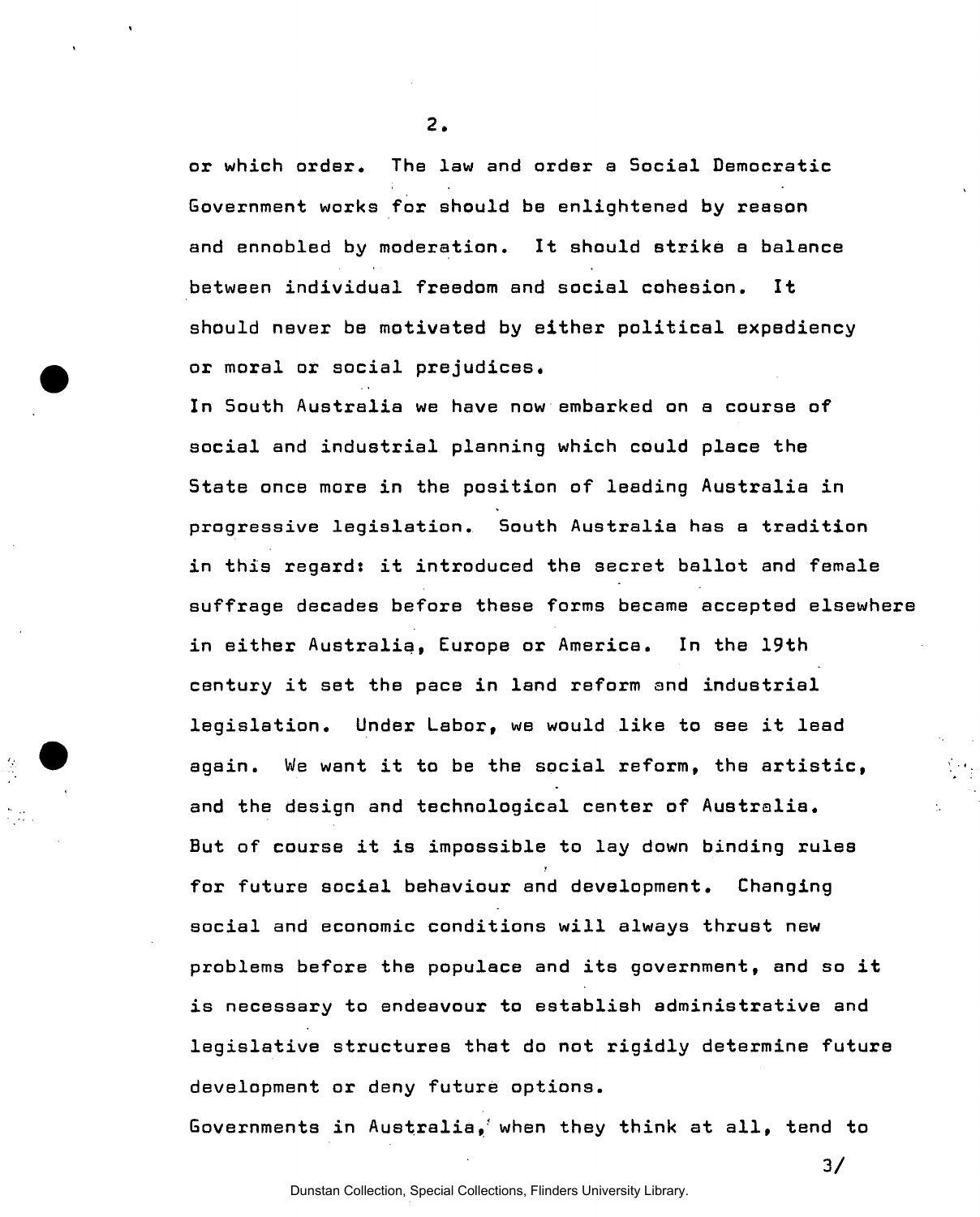think within a rigidly confined framework, of convention and conventional wislom. In such situations, the really creative work, if it gets done at all, is done by those public servants possessed with sufficient vision to see future problems or the necessity for rethinking present courses. This is unsatisfactory Government at its best. It relies on a great many trips down or conversations in the corridors of bureaucratic power before the politicians realise a decision has to be made.

In South Australia we believe it is possible, with thought and careful planning, to allow for alternatives while predicting and providing for future trends in both the long and short term.

One of the most important subjects we have to examine is demography: the growth and distribution of population, and the environment in which it lives. It is essential that we consider our total environment - physical, social and cultural. Where and how people live is just as important as where and how they work. And this applies just as much to housewives and children as it does to industrial workers and clerks.

Therefore, we have in our  $3\frac{1}{2}$  months of Government begun to plan for a complete transformation of urban transportation, for the control of pollution, for the prevention of disfigurement of our hills and rivers, and for the

Dunstan Collection, Special Collections, Flinders University Library.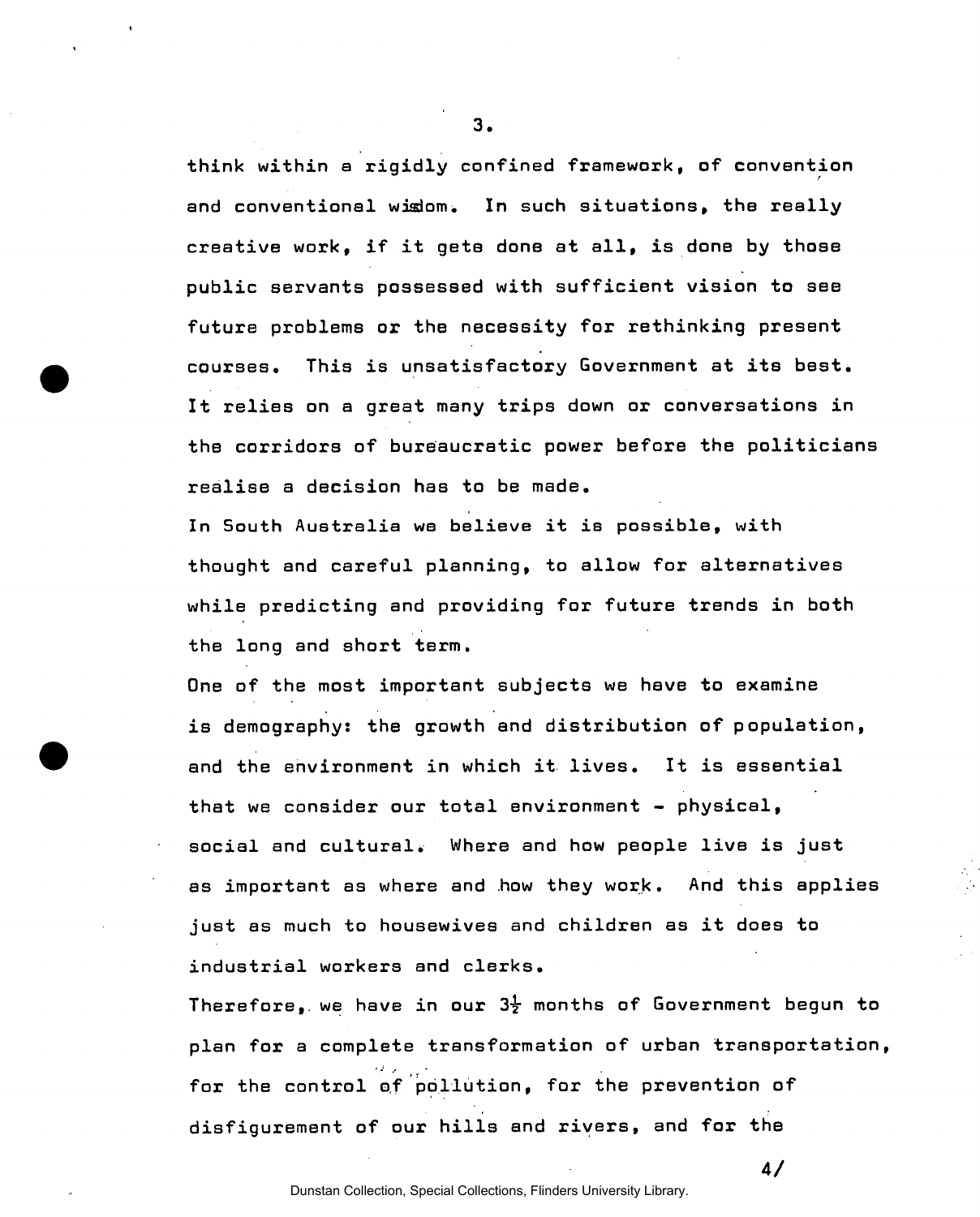redevelopment of city and suburban areas. In all of these things we have sought and are retaining authorities with the kinds of expertise able to give us effective advice, and who are encouraged to range as widely as possible in their studies.

With the arts, we plan an entirely new approach to the disbursement of government funds so as to ensure that those doing the best creative work are supported. The new Festival Hall in Adelaide will provide excellent facilities for major performances of opera, ballet, theatre and music, but in addition we intend to establish adjacent to it a theatre suitable for the use of the 5outh Australian Theatre Company which, as a newly organized statutory body, will have both its existence assured and the ability, given effective administration and talent, to perform to a high international repertory standard. In line with these plans we also intend to encourage experimental arts activity in South Australia. A Performing Arts Center to assist in this is to be built at North Adelaide from the funds provided by an authentic Art Union given prizes of works of art, architect-designed houses, and overseas art tours. The center will ppovide facilities for two dance companies' and two theatre companies.

**4** 

Dunstan Collection, Special Collections, Flinders University Library.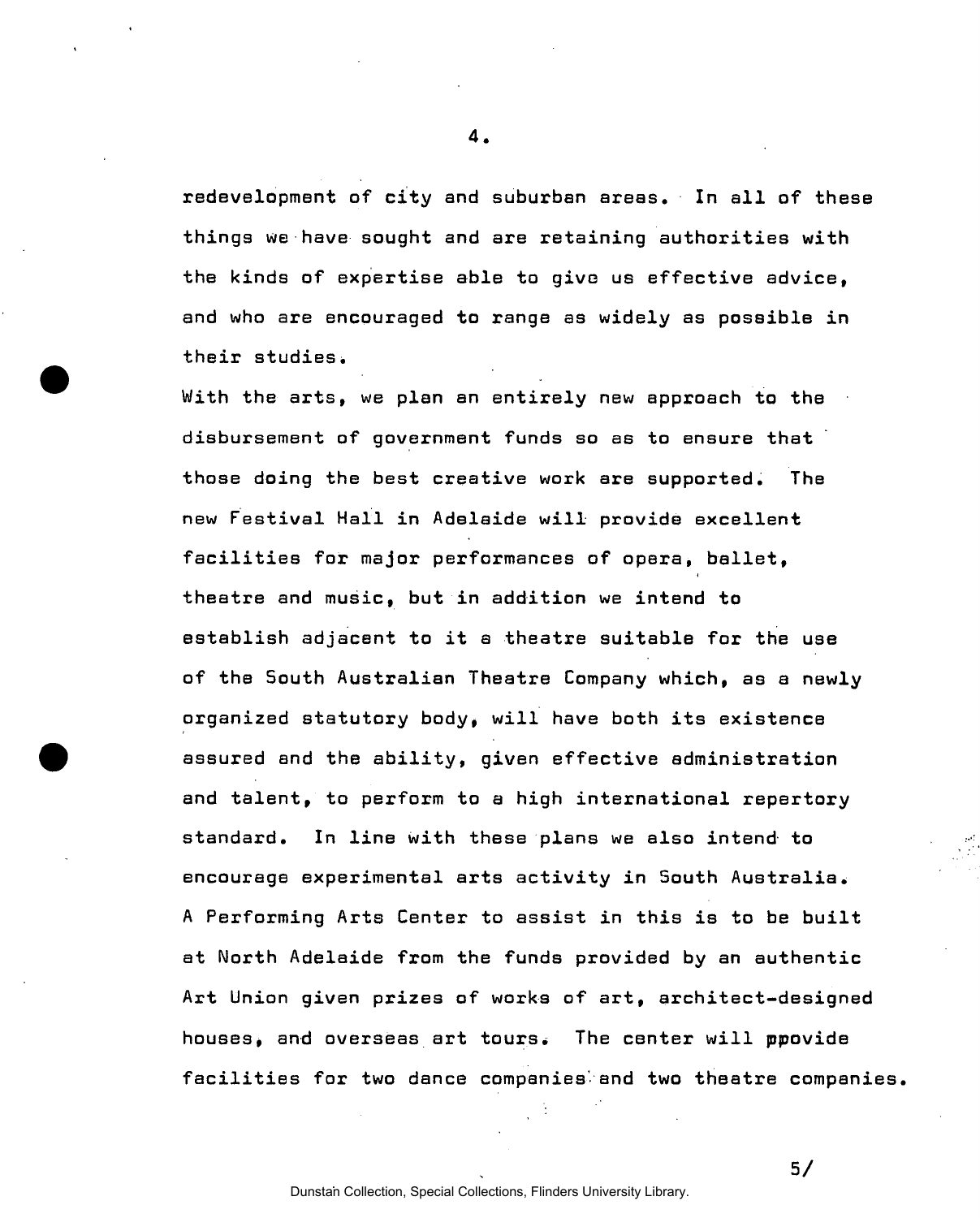In all this planning the aim is to transform the Adelaide Festival of Arts so that instead of being an oasis of arts activity in what is otherwise a cultural desert, it will be the culmination each two years of the community's total artistic effort.

In addition, assistance to professional and semi-professional companies and to children's theatre will be contingent on their giving performances in both country areas and schools. And this is part of a broader programme to ensure that the creative instincts of young children-are given the greatest encouragement, primary schools are now being provided with open space teaching units. Each of these has a central area where children work in small or large groups, and there are withdrawal areas, which are separate small rooms, where groups of children can read. write things, or perform their own plays. In addition hard floor practical areas for painting and craftwork are being provided.

Not only should all children be able to participate in cultural activities, but they should have equal educational opportunity. We have already increased the amount spent on education. This year's Budget provides for a 23% increase over last year, and we have also made an additional grant

6/

**5.**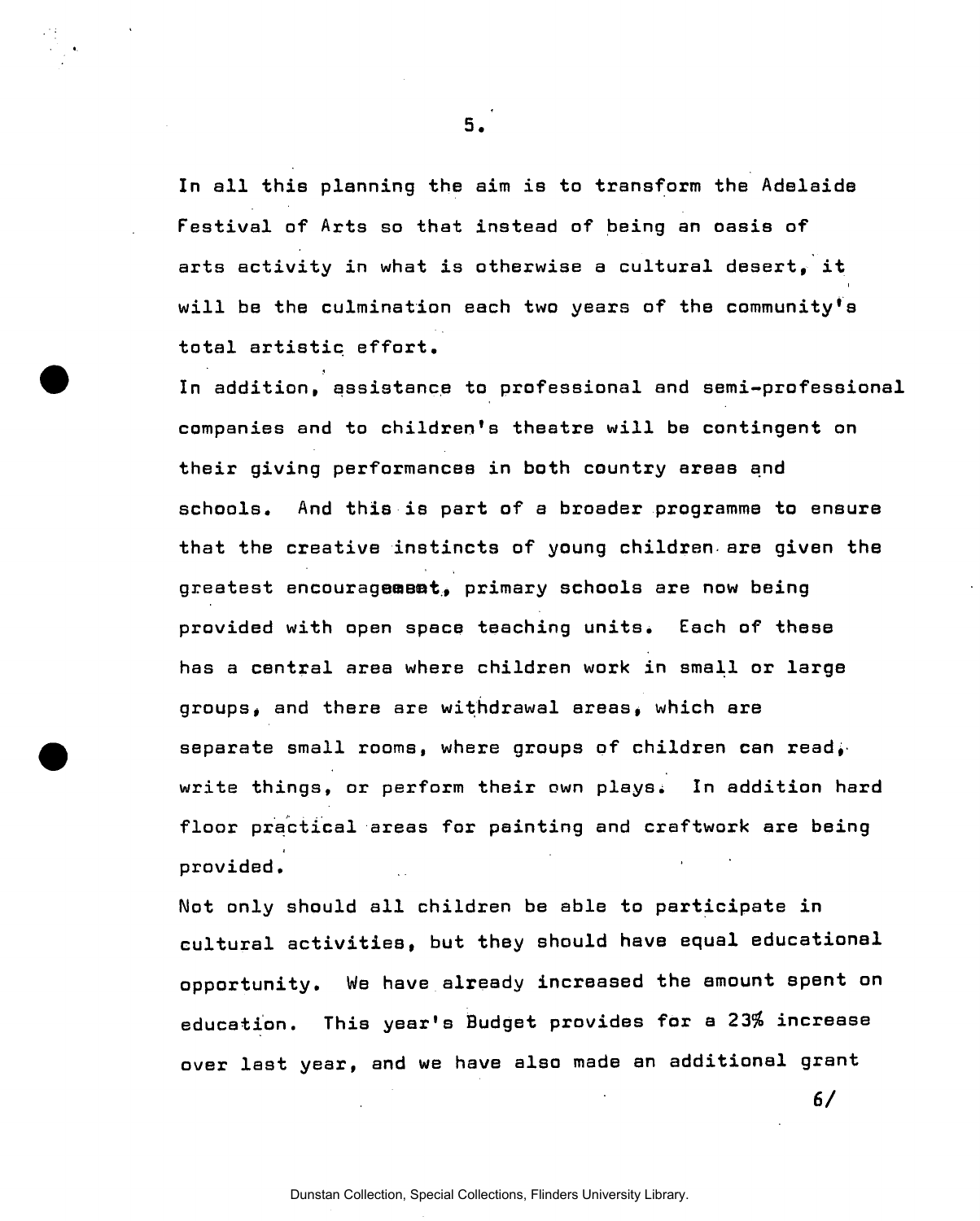of \$250,000 for independent schools catering for primary students. Further, a Committee has been set up by the Minister of Education, Mr. Hudson, to establish the criteria under which independent schools can be graded according to their need. They include:

 $6.$ 

the ability of the schools to gain revenue by charging fees;

staff-student ratios in the schools; average salary costs per staff member; revenue sources for the school other than fees; expenditure commitment for capital expansion; likely demand for places in the schools due to expanding population in their particular areas. These financing arrangements for independent schools will involve a marked new development in moving towards the provision of equal educational opportunity for all children regardless of their background.

But although a State may provide environment planning, quality development and human and community services, they amount to little unless citizens have the rights of citizenship and a voice in the processes of Government. In South Australia, our citizens do not have equal rights. There has been a redistribution of electorates for the House of Assembly, but we still have nothing like one voteone value. Although nearly 70% of South Australia's population lives in the city, the electoral system is

Dunstan Collection, Special Collections, Flinders University Library.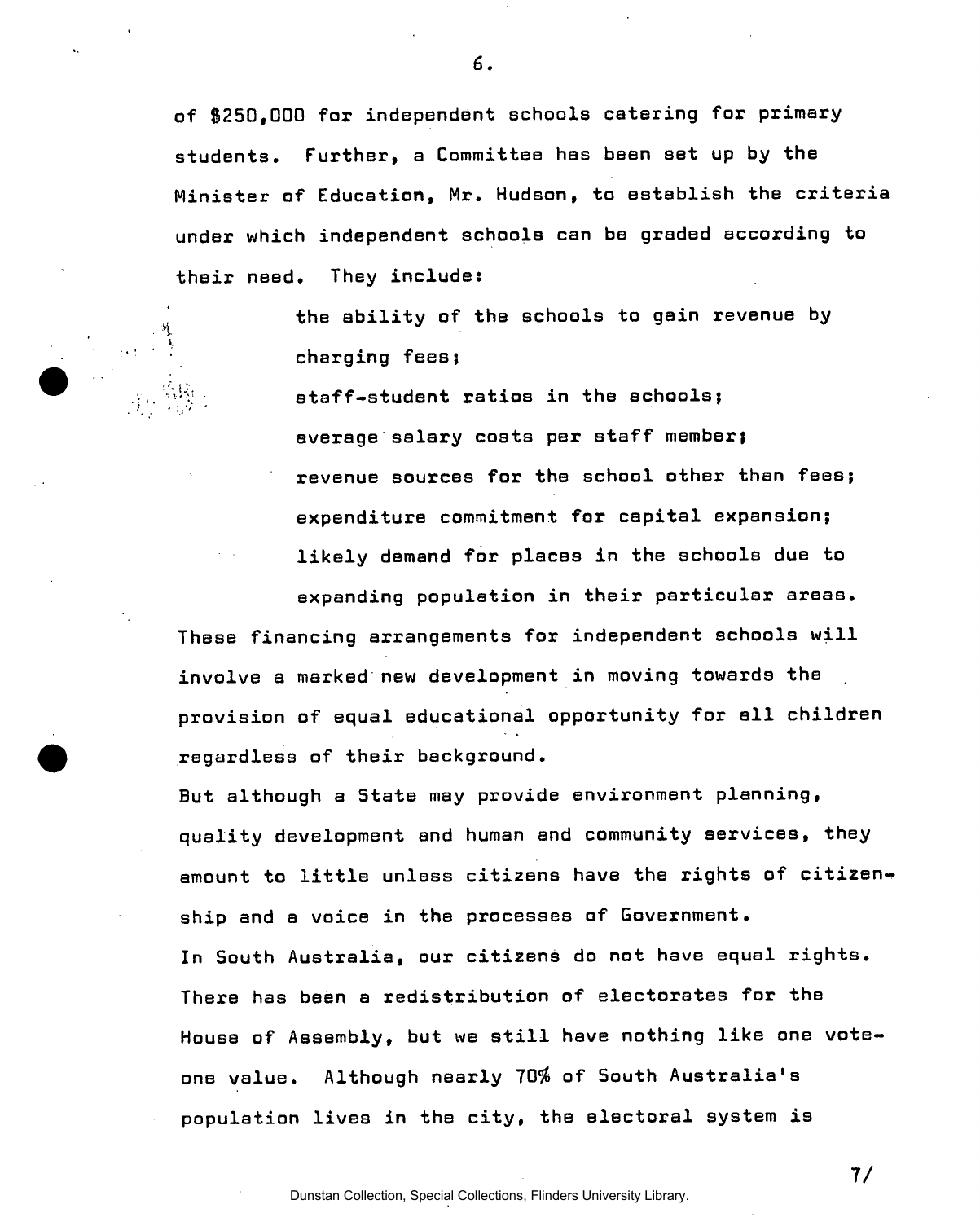

equal to those of five city dwellers. This situation is inequitable  $-$  it flies in the face of the basic tenets of democracy. Combined as it is with an Upper House which is pledged to elitism and which would like to confound the Government at every available opportunity, an intolerable obstacle is imposed between the people and the putting into effect of their wishes. As for our Lower House jerrymander, while it may not now be as serious as that which afflicts the Victorian electoral situation, it is nevertheless in its degree just as deplorable. We intend to do all we can to alter this situation. Universal suffrage and compulsory voting Bills are to be introduced and we intend through these to break the Council's hold on legislative processes. Until this has been done the people of South Australia cannot exercise basic democratic rights, particularly the right to vote regardless of status, profession or ownership of property. With social legislation it is clear that a responsible government in Australia has a very large task ahead. In every State the criminal law is top heavy with antique and absurd provisions which need to be examined in the light of modern criminological and psychological knowledge. In S.A. we intend to appoint a Commission to investigate and make recommendations on the proper basis upon which the criminal law should operate - we believe the criminal

**7.** 

still so weighted that the votes of three countrymen are

Dunstan Collection, Special Collections, Flinders University Library.

**a/**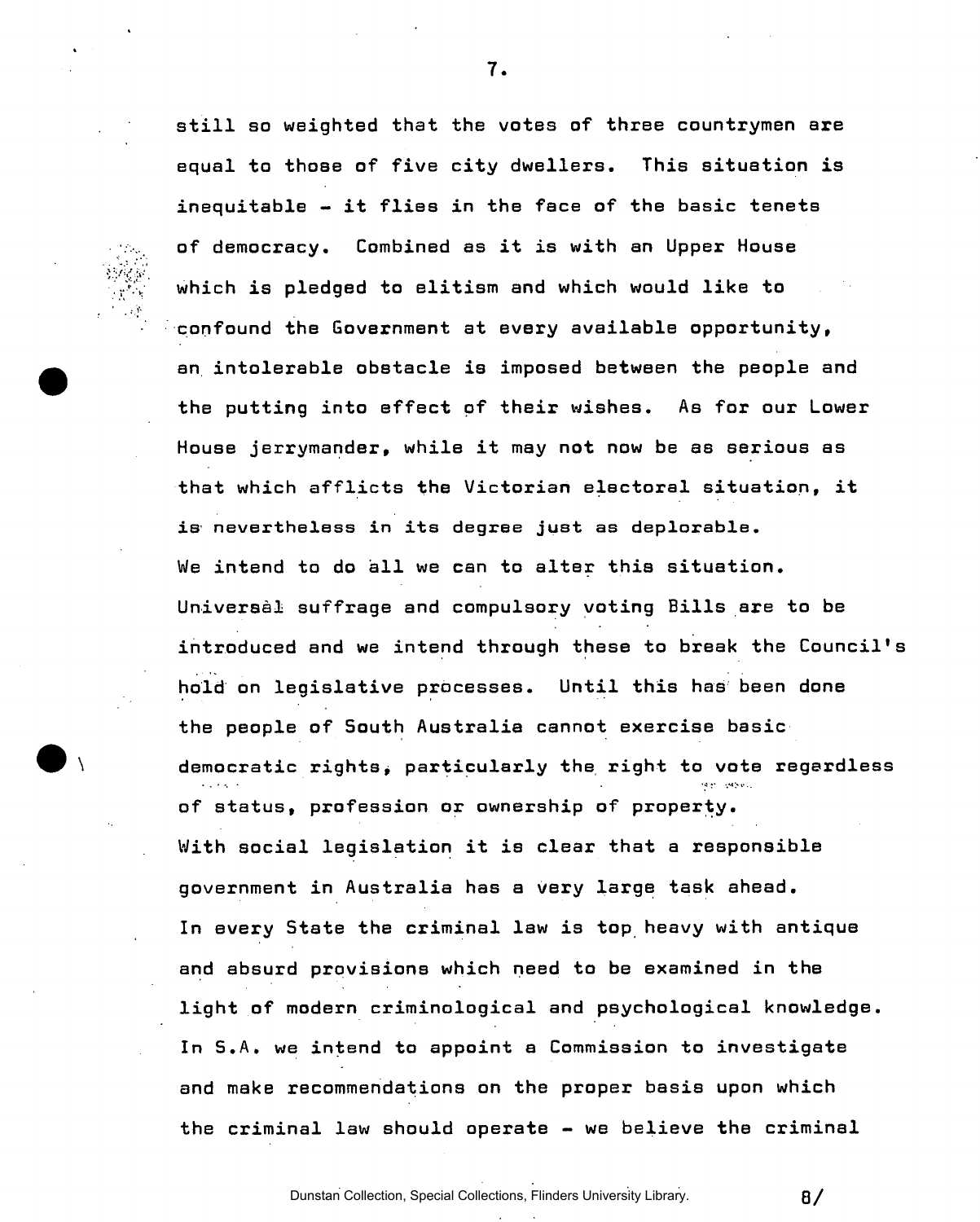law should be there to ensure the protection of people and property from harm by others, not to impose a set of absurd restraints that only aggravate the overall criminal picture and confuse the serious statistics.

**8.** 

Another of the main concerns of the South Australian Government lies in the field of consumer protection. The law of 'contract, for instance, is at present based on the assumption that both parties to a transaction have equal bargaining powers. This is patently not the case in H.P. contracts in which finance companies are involved. The buyer at the moment is very much at the mercy of the seller-owners. We plan legislation to vary the terms of contracts to ensure that injustice is avoided and to prevent exploitation by some hire-purchase and insurance companies. In the fields of industrial development, design and organisation, we are looking to such countries as Scandinavia,

Northern Italy and Israel in particular for guide lines in development.

At the moment South Australia suffers from the problems which flow from having too many eggs in one basket - and in industrial terms that means we are far too dependent on consumer-durable industries. Of course, with modern industrial planning methods we intend to diversify employment so that credit squeezes and such like no longer hit the State as hard as they have. This means industrial development that is designed to strengthen and expand what we have nnw

State as hard as they have. This means industrial develop-